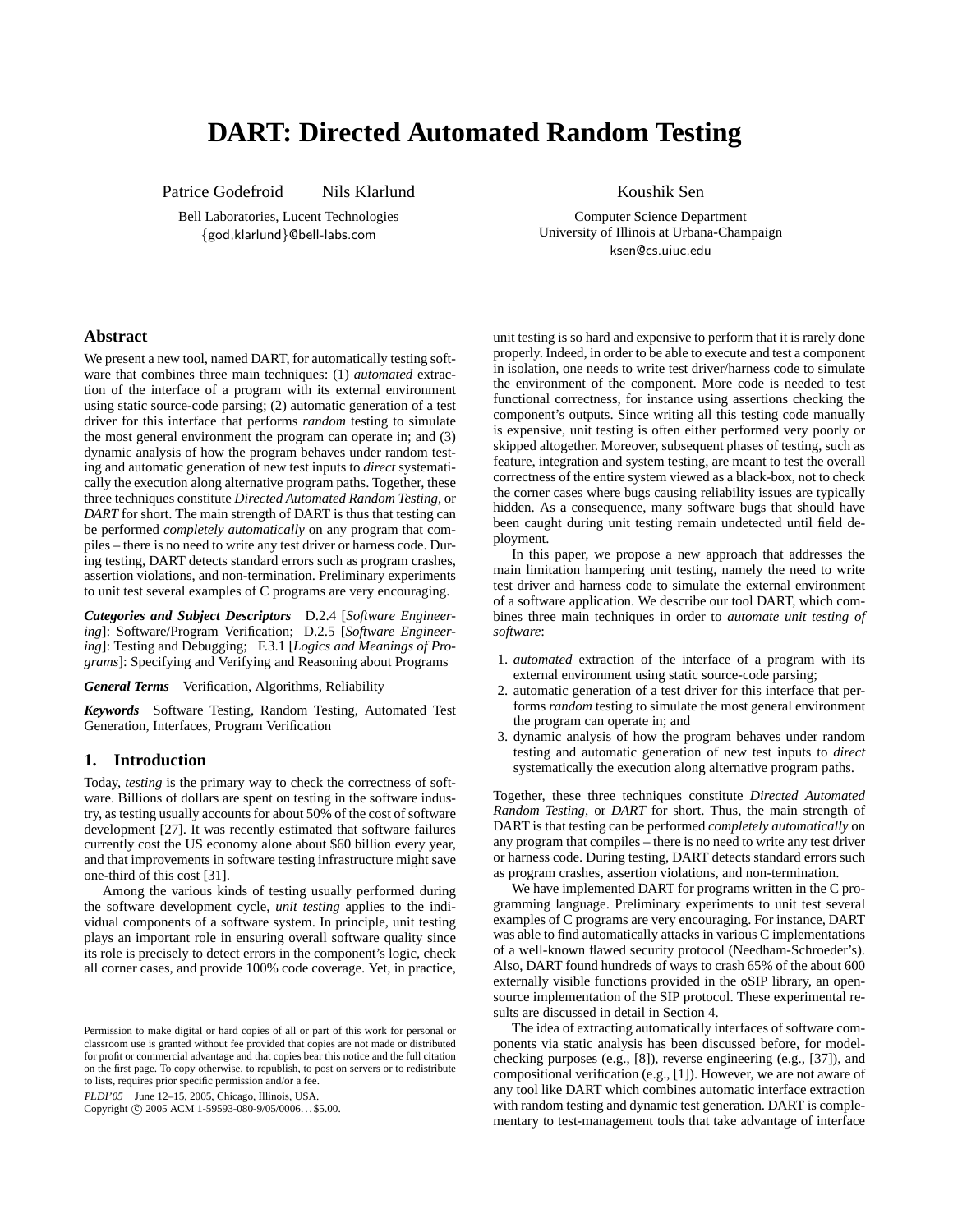definitions as part of programming languages, such as JUnit [20] for Java, but do not perform automatic test generation.

Random testing is a simple and well-known technique (e.g., [4]), which can be remarkably effective at finding software bugs [11]. Yet, it is also well-known that random testing usually provides low code coverage (e.g., [32]). For instance, the then branch of the conditional statement "if  $(x==10)$  then ..." has only one chance to be exercised out of  $2^{32}$  if x is a 32-bit integer program input that is randomly initialized. The contributions of DART compared to random testing are twofold: DART makes random testing automatic by combining it with automatic interface extraction (in contrast with prior work which is API-specific, e.g., [11]), and also makes it much more effective in finding errors thanks to the use of dynamic test generation to drive the program along alternative conditional branches. For instance, the probability of taking the then branch of the statement "if (x==10) then . . ." can be viewed as 0.5 with DART. The novel dynamic test-generation techniques used in DART are presented in Section 2.

Besides testing, the other main way to check correctness during the software development cycle is *code inspection*. Over the last few years, there has been a renewed interest in static source-code analysis for building automatic code-inspection tools that are more practical and usable by the average software developer. Examples of such tools are Prefix/Prefast [6], MC [16], Klocwork [22], and Polyspace [33]. Earlier program static checkers like lint [19] usually generate an overly large number of warnings and false alarms, and are therefore rarely used by programmers on a regular basis. The main challenge faced by the new generation of static analyzers is thus to do a better job in dealing with false alarms (warnings that do not actually correspond to programming errors), which arise from the inherent imprecision of static analysis. There are essentially two main approaches to this problem: either report only high-confidence warnings (at the risk of missing some actual bugs), or report all of them (at the risk of overwhelming the user). Despite significant recent progress on techniques to separate false alarms from real errors (for instance, by using more precise analysis techniques to eliminate false alarms, or by using statistical classification techniques to rank warnings by their severity more accurately), analyzing the results of static analysis to determine whether a warning actually corresponds to an error still involves significant human intervention.

We believe DART provides an attractive alternative approach to static analyzers, because it is based on high-precision dynamic analysis instead, while being fully automated as static analysis. The main advantage of DART over static analysis is that every execution leading to an error that is found by DART is guaranteed to be sound. Two areas where we expect DART to compete especially well against static analyzers are the detection of interprocedural bugs and of bugs that arise through the use of library functions (which are usually hard to reason about statically), as will be discussed later in the paper. Of course, DART is overall *complementary* to static analysis since it has its own limitations, namely the computational expense of running tests and the sometimes limited effectiveness of dynamic test generation to improve over random testing. In any case, DART offers a new trade-off among existing static and dynamic analysis techniques.

The paper is organized as follows. Section 2 presents an overview of DART. Section 3 discusses implementation issues when dealing with programs written in the C programming language. In Section 4, experimental results are discussed. We compare DART with other related work in Section 5 and conclude with Section 6.

# **2. DART Overview**

DART's integration of random testing and dynamic test generation using symbolic reasoning is best intuitively explained with an example.

#### **2.1 An Introduction to DART**

Consider the function h in the file below:

```
int f(int x) { return 2 * x; }
int h(int x, int y) \{if (x := y)if (f(x) == x + 10)<br>abort();
                       abort(); /* error */
  return 0;
}
```
The function h is defective because it may lead to an abort statement for some value of its input vector, which consists of the input parameters x and y. Running the program with random values of x and y is unlikely to discover the bug. The problem is typical of random testing: it is difficult to generate input values that will drive the program through *all* its different execution paths.

In contrast, DART is able to dynamically gather knowledge about the execution of the program in what we call a *directed search*. Starting with a random input, a DART-instrumented program calculates during each execution an input vector for the next execution. This vector contains values that are the solution of symbolic constraints gathered from predicates in branch statements during the previous execution. The new input vector attempts to force the execution of the program through a new path. By repeating this process, a directed search attempts to force the program to sweep through all its feasible execution paths.

For the example above, the DART-instrumented h initially guesses the value 269167349 for x and 889801541 for y. As a result, h executes the then-branch of the first if-statement, but fails to execute the then-branch of the second if-statement; thus, no error is encountered. Intertwined with the normal execution, the predicates  $x_0 \neq y_0$  and  $2 \cdot x_0 \neq x_0 + 10$  are formed on-the-fly according to how the conditionals evaluate;  $x_0$  and  $y_0$  are *symbolic variables* that represent the values of the memory locations of variables x and y. Note the expression  $2 \cdot x_0$ , representing  $f(x)$ : it is defined through an interprocedural, dynamic tracing of symbolic expressions.

The predicate sequence  $\langle x_0 \neq y_0, 2 \cdot x_0 \neq x_0 + 10 \rangle$ , called a *path constraint*, represents an equivalence class of input vectors, namely all the input vectors that drive the program through the path that was just executed. To force the program through a different equivalence class, the DART-instrumented h calculates a solution to the path constraint  $\langle x_0 \neq y_0, 2 \cdot x_0 = x_0 + 10 \rangle$  obtained by negating the last predicate of the current path constraint.

A solution to this path constraint is  $(x_0 = 10, y_0 = 889801541)$ and it is recorded to a file. When the instrumented h runs again, it reads the values of the symbolic variables that have been solved from the file. In this case, the second execution then reveals the error by driving the program into the abort() statement as expected.

## **2.2 Execution Model**

DART runs the program  $P$  under test both concretely, executing the actual program with random inputs, and symbolically, calculating constraints on values at memory locations expressed in terms of input parameters. These side-by-side executions require the program P to be instrumented at the level of a RAM (Random Access Memory) machine.

The *memory*  $M$  is a mapping from memory addresses  $m$  to, say, 32-bit words. The notation  $+$  for mappings denotes updating;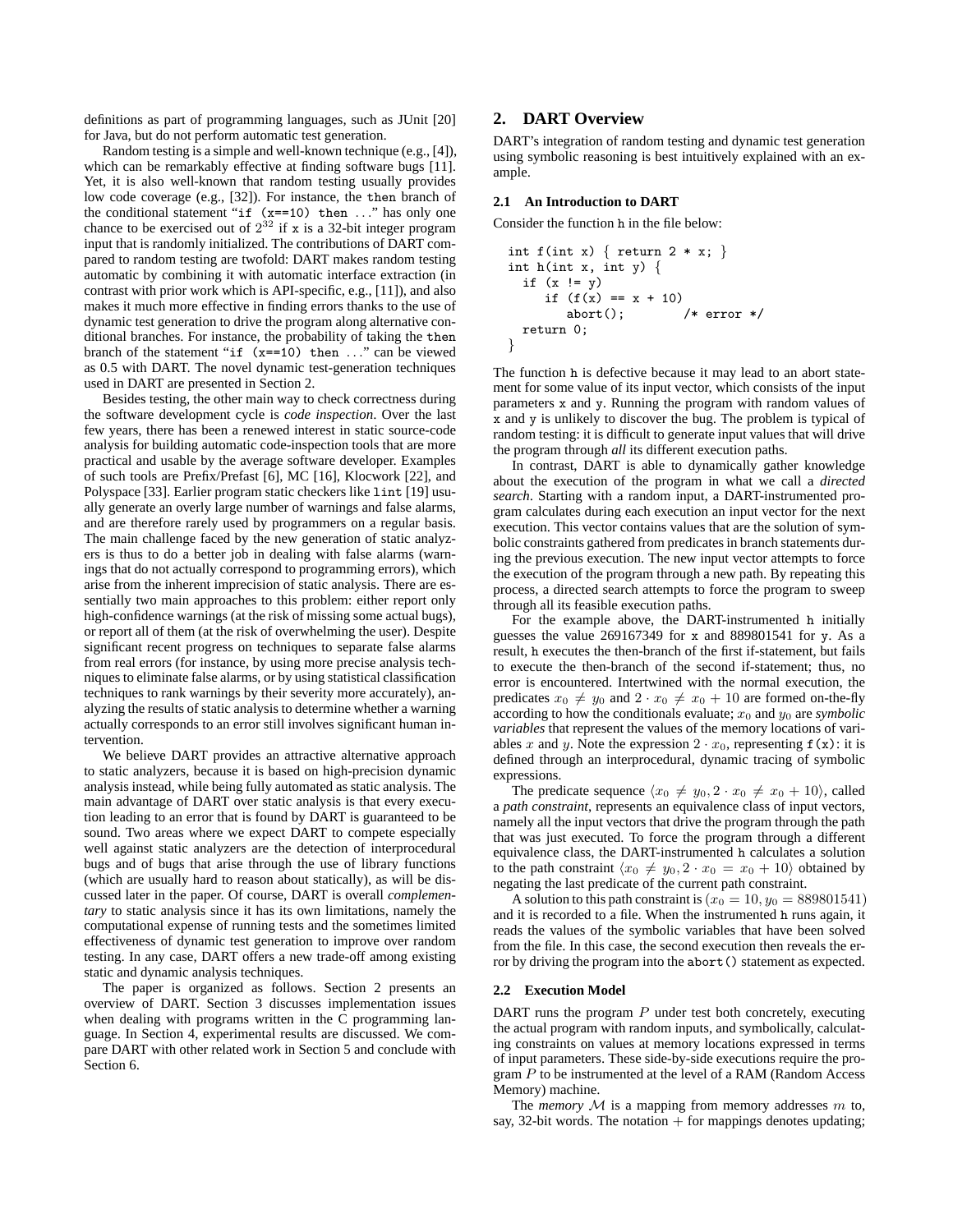for example,  $\mathcal{M}' := \mathcal{M} + [m \mapsto v]$  is the same map as  $\mathcal{M}$ , except that  $\mathcal{M}'(m) = v$ . We identify *symbolic variables* by their addresses. Thus in an expression, m denotes either a memory address or the symbolic variable identified by address  $m$ , depending on the context. A *symbolic expression*, or just expression, e can be of the form m, c (a constant),  $*(e', e'')$  (a dyadic term denoting multiplication),  $\leq (e', e'')$  (a term denoting comparison),  $\neg(e')$  (a monadic term denoting negation), \*e' (a monadic term denoting pointer dereference), etc. Thus, the symbolic variables of an expression  $e$  are the set of addresses  $m$  that occur in it. Expressions have no side-effects.

The program P manipulates the memory through *statements* that are specially tailored abstractions of the machine instructions actually executed. There is a set of numbers that denote instruction addresses, that is, statement labels. If  $\ell$  is the address of a statement (other than **abort** or **halt**), then  $\ell + 1$  is guaranteed to also be an address of a statement. The initial address is  $\ell_0$ . A statement can be a *conditional statement* **c** of the form if  $(e)$  then goto  $\ell'$  (where e is an expression over symbolic variables and  $\ell'$  is a statement label), an *assignment statement* **a** of the form  $m \leftarrow e$  (where m is a memory address), **abort**, corresponding to a program error, or **halt**, corresponding to normal termination.

The concrete semantics of the RAM machine instructions of P is reflected in *evaluate\_concrete(e, M)*, which evaluates expression e in context  $M$  and returns a 32-bit value for e. Additionally, the function *statement*  $at(\ell, \mathcal{M})$  specifies the next statement to be executed. For an assignment statement, this function calculates, possibly involving address arithmetic, the address  $m$  of the left-hand side, where the result is to be stored; in particular, indirect addressing, e.g., stemming from pointers, is resolved at runtime to a corresponding absolute address.<sup>1</sup>

A program P defines a sequence of *input addresses*  $\vec{M}_0$ , the addresses of the input parameters of  $P$ . An *input vector*  $\vec{I}$ , which associates a value to each input parameter, defines the initial value of  $\vec{M}_0$  and hence  $\mathcal{M}.^2$ 

Let  $C$  be the set of conditional statements and  $A$  the set of assignment statements in  $P$ . A *program execution*  $w$  is a finite<sup>3</sup> sequence in **Execs** :=  $(A \cup C)^*($ **abort** | **halt**). We prefer to view w as being of the form  $\alpha_1 \mathbf{c}_1 \alpha_2 \mathbf{c}_2 \dots \mathbf{c}_k \alpha_{k+1}$ s, where  $\alpha_i \in \mathbf{A}^*$  (for  $1 \leq i \leq k+1$ ,  $c_i \in \mathbb{C}$  (for  $1 \leq i \leq k$ ), and  $s \in \{\text{abort}, \text{halt}\}.$ 

The concrete semantics of  $\overline{P}$  at the RAM machine level allows us to define for each input vector  $\vec{I}$  an execution sequence: the result of executing P on  $\vec{I}$  (the details of this semantics is not relevant for our purposes). Let  $\textsf{Execs}(P)$  be the set of such executions generated by all possible  $\vec{I}$ . By viewing each statement as a node,  $\mathsf{Execs}(P)$  forms a tree, called the *execution tree*. Its assignment nodes have one successor; its conditional nodes have one or two successors; and its leaves are labeled **abort** or **halt**.

#### **2.3 Test Driver and Instrumented Program**

The goal of DART is to explore all paths in the execution tree **Execs** $(P)$ . To simplify the following discussion, we assume that we are given a theorem prover that decides, say, the theory of integer linear constraints. This will allow us to explain how we handle the transition from constraints within the theory to those that are outside.

DART maintains a *symbolic memory* S that maps memory addresses to expressions. Initially,  $S$  is a mapping that maps each

```
evaluate\_symbolic (e, M, S) =
  match e:
     case m: //the symbolic variable named m
        if m \in \text{domain}S then return S(m)else return M(m)
      case *(e', e''): //multiplication
         let f' = \text{evaluate\_symbolic}(e', \mathcal{M}, \mathcal{S});
         let f'' = \text{evaluate\_symbolic}(e'', \mathcal{M}, \mathcal{S});if not one of f' or f'' is a constant c then
           all linear = 0
           return evaluate concrete(e, M)
         if both f' and f'' are constants then
           return evaluate concrete(e, M)
         if f' is a constant c then
           \mathbf{return} \ast (f', c)else return *(c, f'')case ∗e
0
: //pointer dereference
         let f' = \text{evaluate\_symbolic}(e', \mathcal{M}, \mathcal{S});
         if f' is a constant c then
           if *c ∈ domainS then return S(*c)else return M(∗c)
        else all locs definite = 0
           return evaluate concrete(e, M)
     etc.
```


 $m \in \overline{M}_0$  to itself. Expressions are evaluated symbolically as described in Figure 1. When an expression falls outside the theory, as in the multiplication of two non-constant sub-expressions, *DART simply falls back on the concrete value* of the expression, which is used as the result. In such a case, we also set a flag *all linear* to 0, which we use to track completeness. Another case where DART's directed search is typically incomplete is when the program dereferences a pointer whose value depends on some input parameter; in this case, the flag *all locs definite* is set to 0 and the evaluation falls back again to the concrete value of the expression. With this evaluation strategy, symbolic variables of expressions in  $S$  are always contained in  $\vec{M}_0$ .

To carry out a search through the execution tree, our instrumented program is run repeatedly. Each run (except the first) is executed with the help of a record of the conditional statements executed in the previous run. For each conditional, we record a *branch* value, which is either 1 (the *then* branch is taken) or 0 (the *else* branch is taken), as well as a *done* value, which is 0 when only one branch of the conditional has executed in prior runs (with the same history up to the branch point) and is 1 otherwise. This information associated with each conditional statement of the last execution path is stored in a list variable called *stack*, kept in a file between executions. For  $i, 0 \le i < |stack|$ ,  $stack[i] = (stack[i].branch, stack[i].done)$  is thus the record corresponding to the  $i + 1$ th conditional executed.

More precisely, our test driver *run DART* is shown in Figure 2. This driver combines random testing (the repeat loop) with directed search (the while loop). If the instrumented program throws an exception, then a bug has been found. The two *completeness flags*, namely *all linear* and *all locs definite*, each holds unless a "bad" situation possibly leading to incompleteness has occurred. Thus, if the directed search terminates—that is, if *directed* of the inner loop no longer holds—then the outer loop also terminates provided all of the completeness flags still hold. In this case, DART terminates and safely reports that all feasible program paths have been explored. But if just one of the completeness flags have been turned off at some point, then the outer loop continues forever (modulo resource constraints not shown here).

<sup>&</sup>lt;sup>1</sup>We do this to simplify the exposition; left-hand sides could be made symbolic as well.

<sup>&</sup>lt;sup>2</sup> To simplify the presentation, we assume that  $\vec{M}_0$  is the same for all executions of P.

<sup>3</sup> We thus assume that all program executions terminate; in practice, this can be enforced by limiting the number of execution steps.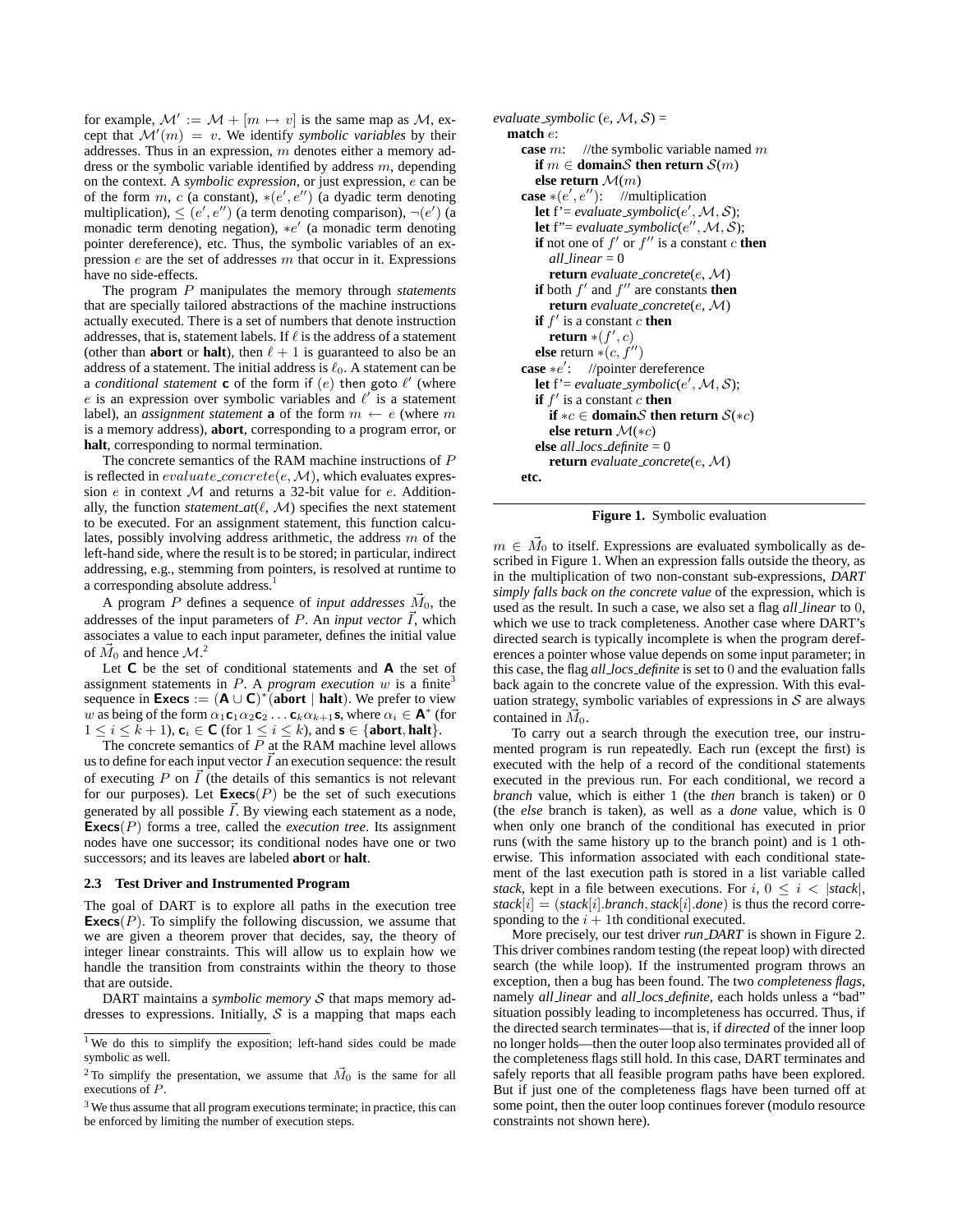```
run DART () =
  all linear, all locs definite, forcing ok = 1, 1, 1
  repeat
     stack = \langle \rangle; \vec{I} = \iint ; directed = 1
     while (directed) do
        try (directed, stack, \vec{I}) =
           \vec{n} instrumented_program(stack, \vec{I})
        catch any exception →
           if (forcing ok)
              print "Bug found"
              exit()
           else forcing ok = 1until all linear ∧ all locs definite
```
**Figure 2.** Test driver

 $instrumented\_program(state, I) =$ // Random initialization of uninitialized input parameters in  $\vec{M}_0$ **for** each input x with  $\vec{I}[\mathbf{x}]$  undefined **do**  $\overrightarrow{I}[\mathbf{x}] = random()$ Initialize memory  $\mathcal M$  from  $\vec{M}_0$  and  $\vec{I}$ // Set up symbolic memory and prepare execution  $S = [m \mapsto m \mid m \in \overrightarrow{M}_0].$  $\ell = \ell_0$  // Initial program counter in P  $k = 0$  // Number of conditionals executed  $\frac{1}{2}$  Now invoke  $P$  intertwined with symbolic calculations  $s = statement_at(\ell,M)$ **while** ( $s \notin \{abort, halt\}$ ) **do match** (s) **case**  $(m \leftarrow e)$ :  $S = S + [m \mapsto \text{evaluate } symbolic(e, M, S)]$  $v = \text{evaluate\_concrete}(e, \mathcal{M})$  $\mathcal{M} = \mathcal{M} + [m \mapsto v]; \ell = \ell + 1$ **case** (if  $(e)$  then goto  $e'$ ):  $b = evaluate\_{concrete}(e, \mathcal{M})$  $c = \text{evaluate\_symbolic}(e, \mathcal{M}, \mathcal{S})$ **if** b **then** *path\_constraint* = *path\_constraint*  $\hat{c}$  $stack = compare$  *and*  $update\_stack(1, k, stack)$  $\ell = \ell'$ **else** *path\_constraint* = *path\_constraint*  $\hat{\ }$   $\langle neg(c)\rangle$  $stack = compare\_and\_update\_stack(0, k, stack)$  $\ell = \ell + 1$  $k = k + 1$  $s = statement_at(\ell,M)$  // End of while loop **if** (s==**abort**) **then raise** an exception **else** // s==**halt return** *solve path constraint*(k,*path constraint*,*stack*)

**Figure 3.** Instrumented program

The instrumented program itself is described in Figure 3 (where ^ denotes list concatenation). It executes as the original program, but with interleaved gathering of symbolic constraints. At each conditional statement, it also checks by calling *compare and update stack*, shown in Figure 4, whether the current execution path matches the one predicted at the end of the previous execution and represented in *stack* passed between runs. Specifically, our algorithm maintains the invariant that when *instrumented program* is called,  $stack[|stack] = 1].done = 0$  holds.

```
compare and update stack(branch,k,stack) =
   if k < |stack| then
       if stack[k].branch \neq branch then
           forcing ok = 0raise an exception
       else if k = |stack| - 1 then
           stack[k].branch = branch
           stack[k].done = 1else stack = stack \hat{\ } \langle (branch, 0))
    return stack
```
Figure 4. Compare and update stack

| solve path constraint( $k_{trv}$ , path constraint, stack) =               |
|----------------------------------------------------------------------------|
| let $i$ be the smallest number such that                                   |
| for all h with $-1 \le j \le h \le k_{trv}$ , stack[h].done = 1            |
| if $i = -1$ then                                                           |
| <b>return</b> $(0, 0, 0)$ // This directed search is over                  |
| else                                                                       |
| $path\,constraint[j] = neg(path\,constraint[j])$                           |
| stack[j].branch= $\neg$ stack[j].branch                                    |
| <b>if</b> $(path\_constraint[0, \ldots, j]$ has a solution $\vec{I}'$ then |
| <b>return</b> $(1, stack[0j], \vec{I}+\vec{I}')$                           |
| else                                                                       |
| solve_path_constraint(j,path_constraint,stack)                             |
|                                                                            |

#### **Figure 5.** Solve path constraint

This value is changed to 1 if the execution proceeds according to all the branches in *stack* as checked by *compare and update stack*. If it ever happens that a prediction of the outcome of a conditional is not fulfilled, then the flag *forcing ok* is set to 0 and an exception is raised to restart *run DART* with a fresh random input vector. Note that setting *forcing ok* to 0 can only be due to a previous incompleteness in DART's directed search, which was then (conservatively) detected and resulted in setting (at least) one of the completeness flags to 0. In other words, the following invariant always holds: *all linear* ∧ *all locs definite* ⇒ *forcing ok*.

When the original program halts, new input values are generated in *solve path constraint*, shown in Figure 5, to attempt to force the next run to execute the last<sup>4</sup> unexplored branch of a conditional along the stack. If such a branch exists and if the path constraint that may lead to its execution has a solution  $\vec{I}'$ , this solution is used to update the mapping  $\vec{I}$  to be used for the next run; values corresponding to input parameters not involved in the path constraint are preserved (this update is denoted  $\vec{I} + \vec{I}'$ ).

The main property of DART is stated in the following theorem, which formulates (a) soundness (of error founds) and (b) a form of completeness.

THEOREM 1. *Consider a program* P *as defined in Section 2.2. (a) If run DART prints out "Bug found" for* P*, then there is some input to* P *that leads to an abort. (b) If run DART terminates without printing "Bug found," then there is no input that leads to an abort statement in* P*, and all paths in* Execs(P) *have been exercised. (c) Otherwise, run DART will run forever.*

Proofs of (a) and (c) are immediate. The proof of (b) rests on the assumption that any potential incompleteness in DART's directed search is (conservatively) detected and recorded by setting at least one of the two flags *all linear* and *all locs definite* to 0.

<sup>4</sup> A depth-first search is used for exposition, but the next branch to be forced could be selected using a different strategy, e.g., randomly or in a breadthfirst manner.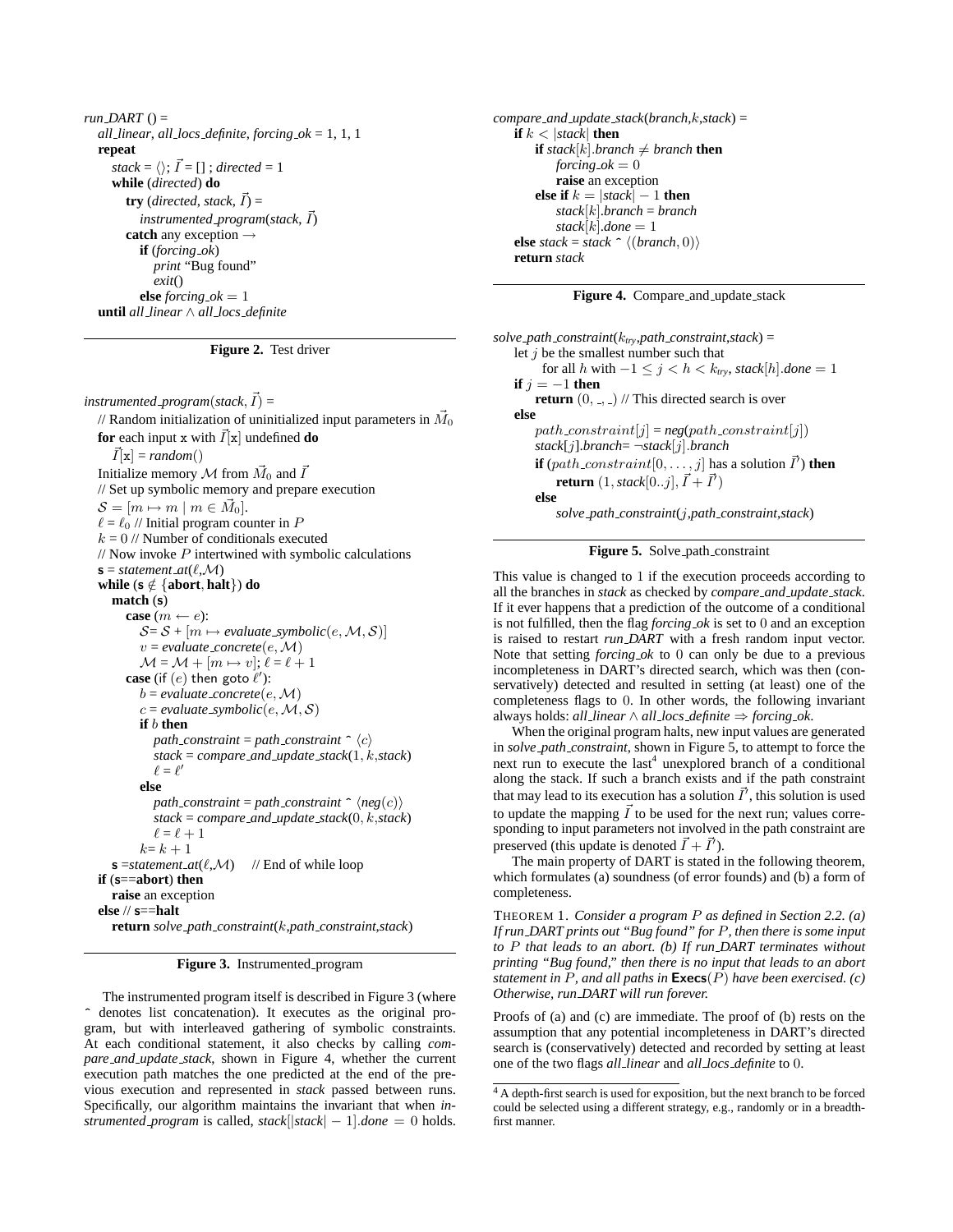Since DART performs (typically partial) symbolic executions only as generalizations of concrete executions, a key difference between DART and static-analysis-based approaches to software verification is that any error found by DART is guaranteed to be sound (case (a) above) even when using an incomplete or wrong theory. In order to maximize the chances of termination in case (b) above, setting off completeness flags as described in *evaluate symbolic* could be done less conservatively (i.e., more accurately) using various optimization techniques, for instance by distinguishing incompleteness in expressions used in assignments from those used in conditional statements, by refining after each conditional statement the constraints stored in  $S$  that are associated with symbolic variables involved in the conditional, by dealing with pointer dereferences in a more sophisticated way, etc.

#### **2.4 Example**

Consider the C program:

```
int f(int x, int y) \{int z;
 z = y;if (x == z)if (y == x + 10)abort();
 return 0;
}
```
The input address vector is  $\vec{M}_0 = \langle m_x, m_y \rangle$  (where  $m_x \neq m_y$ are some memory addresses) for f's input parameters  $\langle x, y \rangle$ . Let us assume that the first value for  $x$  is 123456 and that of  $y$  is 654321, that is,  $\vec{I} = \langle 123456, 654321 \rangle$ . Then, the initial concrete memory becomes  $\mathcal{M} = [m_x \mapsto 123456, m_y \mapsto 654321]$ , and the initial symbolic memory becomes  $S = [m_x \mapsto m_x, m_y \mapsto$  $m_y$ . During execution from this configuration, the else branch of the outer if statement is taken and, at the time **halt** is encountered, the path constraint is  $\langle \neg(m_x = m_y) \rangle$ . We have  $k = 1$ ,  $stack = \langle (0, 0) \rangle, \mathcal{S} = [m_x \mapsto m_x, m_y \mapsto m_y, m_z \mapsto m_y],$  $\mathcal{M} = [m_x \mapsto 123456, m_y \mapsto 654321, m_z \mapsto 654321]$ . The subsequent call to *solve path constraint* results in an attempt to solve  $\langle m_x = m_y \rangle$ , which leads to a solution  $\langle m_x \mapsto 0, m_y \mapsto 0 \rangle$ . The updated input vector  $\vec{I} + \vec{I}'$  is then  $(0, 0)$ , the branch bit in *stack* has been flipped, and the assignment (*directed*, *stack*,  $\vec{I}$ )=(1,  $\langle (1, 0) \rangle$ ,  $\langle 0, 0 \rangle$  is executed in *run\_DART*. During the second call of *instrumented program*, the *compare and update stack* will check that the actually executed branch of the outer if statement is now the then branch (which it is!). Next, the else branch of the inner if statement is executed. Consequently, the path constraint that is now to be solved is  $\langle m_x = m_y, m_y = m_x + 10 \rangle$ . The *run DART* driver then calls *solve path constraint* with (k*try*,*path constraint*, *stack*)=(2,  $\langle m_x = m_y, m_y = m_x + 10 \rangle$ ,  $\langle (1, 1), (0, 0) \rangle$ ). Since this path constraint has no solution, and since the first conditional has already been covered (*stack*[0].*done* = 1), *solve path constraint* returns  $(0, 0, 0)$ . In turn, *run DART* terminates since all completeness flags are still set.

#### **2.5 Advantages of the DART approach**

Despite the limited completeness of DART when based on linear integer constraints, dynamic analysis often has an advantage over static analysis when reasoning about dynamic data. For example, to determine if two pointers point to the same memory location, DART simply checks whether their values are equal and does not require alias analysis. Consider the C program:

```
struct foo { int i; char c; }
bar (struct foo *a) {
    if (a -> c == 0) {
       *((char *)a + sizeof(int)) = 1;if (a -> c := 0)abort();
    }
}
```
DART here treats the pointer input parameter by randomly initializing it to NULL or to a single heap-allocated cell of the appropriate type (see Section 3.2). For this example, a static analysis will typically not be able to report with high certainty that abort() is reachable. Sound static analysis tools will report "the abort might be reachable", and unsound ones (like BLAST [18] or SLAM [2]) will simply report "no bug found", because standard alias analysis is not able to guarantee that  $a \rightarrow c$  has been overwritten. In contrast, DART finds a precise execution leading to the abort very easily by simply generating an input satisfying the linear constraint a->c == 0. This kind of code is often found in implementations of network protocols, where a buffer of type char  $*(e.g.,$  representing a message) is occasionally cast into a struct (e.g., representing the different fields of the protocol encoded in the message) and *vice versa*.

The DART approach of intertwined concrete and symbolic execution has two important advantages. First, any execution leading to an error detected by DART is trivially *sound*. Second, it allows us to alleviate the limitations of the constraint solver/theorem prover. In particular, whenever we generate a symbolic condition at a branching statement while executing the program under test, and the theorem prover cannot decide whether that symbolic condition is true or false, we simply replace this symbolic condition by its concrete value, i.e., either true or false. This allows us to continue both the concrete and symbolic execution in spite of the limitation of the theorem prover. Note that static analysis tools using predicate abstraction [2, 18] will simply consider both branches from that branching point, which may result in *unsound* behaviors. A test-generation tool using symbolic execution [36], on the other hand, will stop its symbolic execution at that point and may miss bugs appearing down the branch. To illustrate this point, consider the following C program:

```
1 foobar(int x, int y){
2 if (x*x*x > 0) {<br>3 if (x>0) & y
       if (x>0 && y==10)4 abort();
5 } else {
6 if (x>0 && y==20)
7 abort();
8 }
9 }
```
Given a theorem prover that cannot reason about non-linear arithmetic constraints, a static analysis tool using predicate abstraction [2, 18] will report that both aborts in the above code may be reachable, hence one false alarm since the abort in line 7 is unreachable. This would be true as well if the test  $(x*x*x > 0)$  is replaced by a library call or if it was dependent on a configuration parameter read from a file. On the other hand, a test-generation tool based on symbolic execution [36] will not be able to generate an input vector to detect any abort because its symbolic execution will be stuck at the branching point in line 2. In contrast, DART can generate randomly an input vector where x>0 and y!=10 with almost 0.5 probability; after the first execution with such an input, the directed search of DART will generate another input with the same positive value of x but with y==10, which will lead the program in its second run to the abort at line 4. Note that, if DART randomly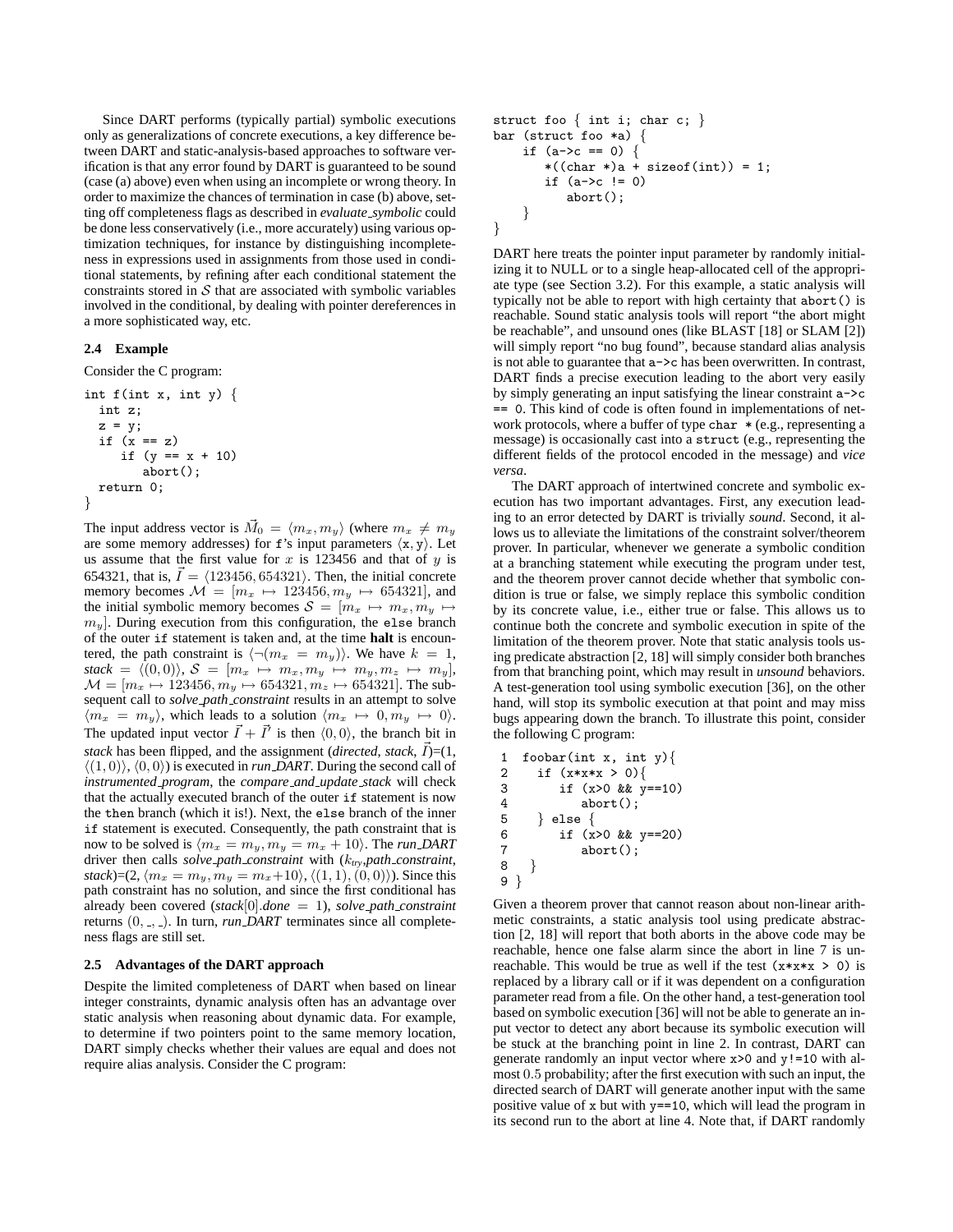generates a negative value for x in the first run, then DART will generate in the next run inputs where  $x>0$  and  $y == 20$  to satisfy the other branch at line 7 (it will do so because no constraint is generated for the branching statement in line 2 since it is non-linear); however, due to the concrete execution, DART will then not take the else branch at line 6 in such a second run. In summary, our mixed strategy of random and directed search along with simultaneous concrete and symbolic execution of the program will allow us to find the only reachable abort statement in the above example with high probability.

# **3. DART for C**

We now discuss how to implement the algorithms presented in the previous section for testing programs written in the C programming language.

## **3.1 Interface Extraction**

Given a program to test, DART first identifies the external interfaces through which the program can obtain inputs via uninitialized memory locations  $\vec{M}_0$ . In the context of C, we define the external interfaces of a C program as

- its external variables and external functions (reported as "undefined reference" at the time of compilation of the program), and
- the arguments of a user-specified *toplevel function*, which is a function of the program called to start its execution.

The main advantage of this definition is that the external interfaces of a C program can be easily determined and instrumented by a light-weight static parsing of the program's source code. Inputs to a C program are defined as memory locations which are dynamically initialized at runtime through the static external interface. This allows us to handle inputs which are dynamic in nature, such as lists and trees, in a uniform way. Considering inputs as uninitialized runtime memory locations, instead of syntactic objects exclusively such as program variables, also allows us to avoid expensive or imprecise alias analyses, which form the basis of many static analysis tools.

Note that the (simplified) formalization of Section 2.2 assumed that the input addresses  $\vec{M}_0$  are the same for all executions of program  $\overline{P}$ . However, our implementation of DART supports a more general model where multiple inputs can be mapped to a same address  $m$  when these are obtained by successively reading  $m$  during different successive calls to the toplevel function, as will be discussed later, as well as the possibility of a same input being mapped to different addresses in different executions, for instance when the input is provided through an address dynamically allocated with malloc().

For each external interface, we determine the *type* of the input that can be passed to the program via that interface. In C, a type is defined recursively as either a *basic type* (int, float, char, enum, etc.), a *struct type* composed of one or more fields of other types, an *array* of another type, or a *pointer* to another type.

Figure 6 shows a simple example of C program simulating a controller for an air-conditioning (AC) system. The toplevel function is ac controller, and the external interface is simply its argument message, of basic type int.

It is worth emphasizing that we distinguish three kinds of C functions in this work.

- *Program functions* are functions defined in the program.
- *External functions* are functions controlled by the environment and hence part of the external interface of the program; they can nondeterministically return any value of their specified return type.

```
/* initially, */int is_room_hot=0; /* room is not hot */
int is_door_closed=0; /* and door is open */
int ac=0; /* so, ac is off
void ac_controller(int message) {
   if (message == 0) is_room_hot=1;
   if (message == 1) is_room_hot=0;
   if (message == 2) {
      is_door_closed=0;
      ac=0;
    }
   if (message == 3) {
      is_door_closed=1;
      if (is_room_hot) ac=1;
    }
   if (is_room_hot && is_door_closed && !ac)
      abort(); /* check correctness */
}
```


• *Library functions* are functions not defined in the program but controlled by the program, and hence considered as part of it. Examples of such functions are operating-system functions and functions defined in the standard C library. These functions are treated as unknown but deterministic "black-boxes" which we cannot instrument or analyze.

The ability of DART to handle deterministic but unknown (and arbitrarily complex) library functions by simply executing these makes it unique compared to standard symbolic-execution based frameworks, as discussed in Section 2.4. In practice, the user can adjust the boundary between library and external functions to simulate desired effects. For instance, errors in system calls can easily be simulated by considering the corresponding system functions as external functions instead of library functions.

## **3.2 Generation of Random Test Driver**

Once the external interfaces of the C program are identified, we generate a nondeterministic/random test driver simulating the most general environment visible to the program at its interfaces. This test driver is itself a C program, which performs the random initialization abstractly described at the beginning of the function *instrumented program()* in Section 2, and which is defined as follows:

- The test driver consists of a function main which initializes all external variables and all arguments of the toplevel function with random values by calling the function random init defined below, and then calls the application's toplevel function. The user of DART specifies (using the parameter depth) the number of times the toplevel function is to be called iteratively in a single run.
- The test driver also contains code simulating each external function in such a way that, whenever an external function is called during the program execution, a random value of the function's return type is returned by the simulated function.

For example, Figure 7 shows the test driver generated for the AC-controller example of Figure 6.

The initialization of memory locations controlled by the external interface is performed using the procedure random init shown in Figure 8. This procedure takes as arguments a memory location m and the type of the value to be stored at m, and initializes randomly the location m depending on its type. If m stores a value of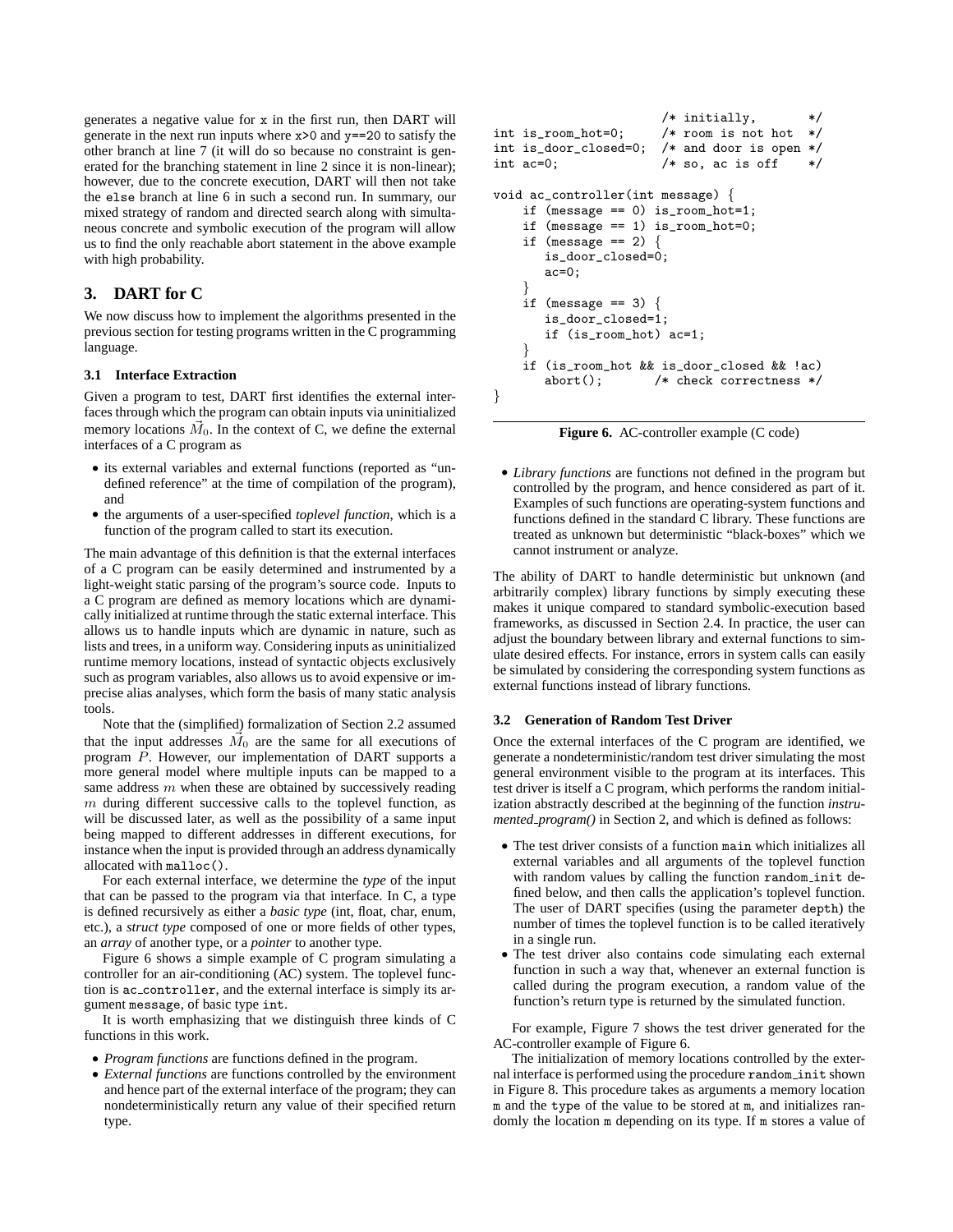```
void main() {
    for (i=0; i < depth ; i++) {
        int tmp;
        random_init(&tmp,int);
        ac_controller(tmp);
    }
}
```
Figure 7. Test driver generated for the AC-controller example (C code)

```
random_init(m,type) {
  if (type == pointer to type2) {
     if (fair coin toss == head) {
        *m = NULL;} else {
        *m = malloc(sizeof(type));random_init(*m,type2);
     }
  } else if (type == struct) {
             for all fields f in struct
                 random_init(&(m->f),typeof(f));
  } else if (type == array[n] of type3){
             for (int i=0; i \leq n; i++)random_init((m+i),type3);
  } else if (type == basic type) {
             *m = random_bits(sizeof(type));
  }
}
```
**Figure 8.** Procedure for randomly initializing C variables of any type (in pseudo-C)

basic type, its value  $\ast m^5$  is initialized with the auxiliary procedure random bits which returns  $n$  random bits where  $n$  is its argument. If its type is a pointer, the value of location m is randomly initialized with either the value NULL (with a 0.5 probability) or with the address of newly allocated memory location, whose value is in turn initialized according to its type following the same recursive rules. If type is a struct or an array, every sub-element is initialized recursively in the same way. Note that, when inputs are data structures defined with a recursive type (such as lists), this general procedure can thus generate data structures of unbounded sizes.

For each external variable or argument to the toplevel function, say v, DART generates a call to random init( $\&v$ , typeof(v)) in the function main of the test driver before calling the toplevel function. For instance, in the case of the AC-controller program, the variable message forming the external interface is of type int, and therefore the corresponding initialization code random\_init(&tmp,int)<sup>6</sup> is generated (see Figure 7).

Similarly, if the C program being tested can call an external function, say return type some fun(), then the test driver generated by DART will include a definition for this function, which is as follows:

```
return_type some fun(){
    return_type tmp;
    random init(&tmp,return type);
    return tmp;
}
```
Once the test driver has been generated, it can be combined with the C program being tested to form a *self-executable* program, which can be compiled and executed automatically.

## **3.3 Implementation of Directed Search**

A directed search can be implemented using a dynamic instrumentation as explained in Section 2. The main challenge when dealing with C is to handle all the possible types that C allows, as well as generate and manipulate symbolic constraints, especially across function boundaries (i.e., tracking inputs through function calls when a variable whose value depends on an input is passed as argument to another program function). This is tedious (because of the complexity of C) but conceptually not very hard.

In our implementation of DART for C, the code instrumentation needed to intertwine the concrete execution of the program P with the symbolic calculations performed by DART as described in function *instrumented program()* (see Section 2) is performed using CIL [28], an OCAML application for parsing and analyzing C code. The constraint solver used by default in our implementation is lp solve [26], which can solve efficiently any linear constraint using real and integer programming techniques.

#### **3.4 Additional Remarks**

For the sake of modeling "realistic" external environments, we have assumed in this work that the execution of external functions do not have any side effects on (i.e., do not change the value of) any previously-defined stack or heap allocated program variable, including those passed as arguments to the function. For instance, an external function returning a pointer to an int can only return NULL or a pointer to a newly allocated int, not a pointer to a previously allocated int. Note that this assumption does not restrict generality: external functions with side effects or returning previously defined heap-allocated objects can be simulated by adding interface code between the program and its environment.

Another assumption we made is that all program variables (i.e., all those not controlled by the environment) are properly initialized. Detecting uninitialized program variables can be done using other analyzes and tools, either statically (e.g., with lint [19]) or dynamically (e.g., with Purify [17]) or both (e.g., with CCured [29]).

Instead of using a static definition of interface for C programs as done above in this section, we could have used a dynamic definition, such as considering any uninitialized variable (memory location) read by the program as an input. In general, detecting inputs with such a loose definition can only be done dynamically, using a dynamic program instrumentation similar to one for detecting uninitialized variables. Such instrumentations require a precise, hence expensive, tracking of memory accesses. Discovering and simulating external functions on-the-fly is also challenging. It would be worth exploring further how to deal with dynamic interface definitions.

## **4. Experimental Evaluation**

In this section, we present the results of several experiments performed with DART. We first compare the efficiency of a purely random search with a directed search using two program examples. We then discuss the application of DART on a larger application. All experiments were performed on a Pentium III 800Mhz processor running Linux. Runtime is user+system time as reported by the Unix time command and is always roughly equal to elapsed time.

#### **4.1 AC-controller Example**

Our first benchmark is the AC-controller program of Figure 6. If we set the depth to 1, the program does not have any execution leading to an assertion violation. For this example, a directed search

<sup>5</sup> In C, \*m denotes the value stored at m.

<sup>6</sup> In C, &v gives the memory location of the variable v.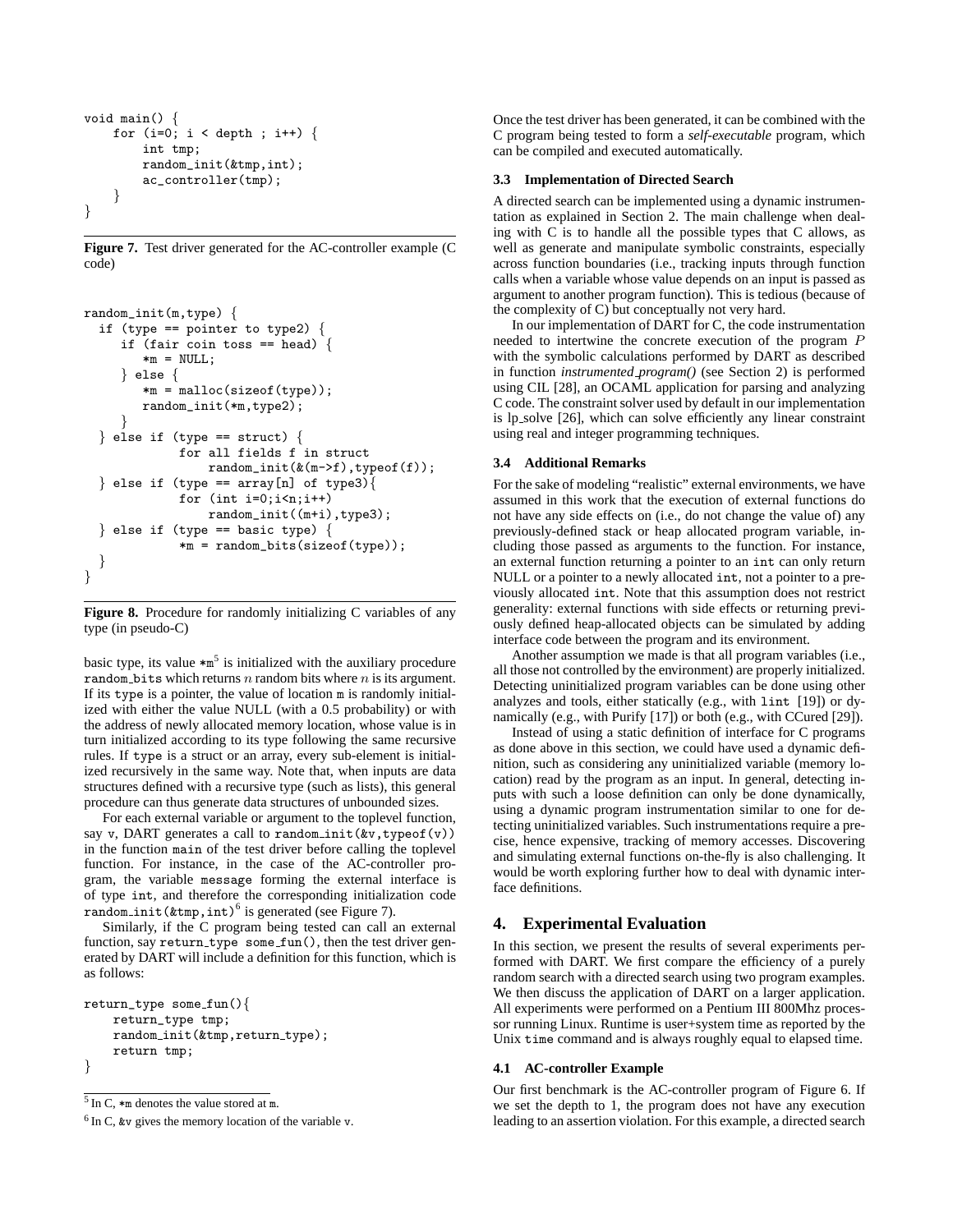explores all execution paths upto that depth in 6 iterations and less than a second. In contrast, a random search would thus runs forever without detecting any errors. If we set the depth to 2, there is an assertion violation if the first input value is 3 and the second input value is 0. This scenario is found by the directed search in DART in 7 iterations and less than a second. In contrast, a random search does not find the assertion violation after hours of search. Indeed, if message is a 32-bit integer, the probability for a random search to find the specific combination of inputs leading to this assertion violation is one out of  $2^{32} \times 2^{32} = 2^{64}$ , i.e., virtually zero in practice!

This explains why a directed search usually provides much better code coverage than a simple random search. Indeed, most applications contain *input-filtering* code that performs basic sanity checks on the inputs and discards the bad or irrelevant ones. Only inputs that satisfy these filtering tests are then passed to the core application and can influence its behavior. For instance, in the AC-controller program, only values 0 to 3 are meaningful inputs while all others are ignored; the directed mode is crucial to identify (iteratively) those meaningful input values.

It is worth observing how a directed search can learn through trial and error how to generate inputs that satisfy such filtering tests. Each way to pass these tests corresponds to an execution path through the input-filtering code that leads to the core application code. Every such path will eventually be discovered by the directed search provided it can reason about all the constraints along the path. When this happens, the directed search will reach and start exercizing (in the same smart way) the core application code. In contrast, a purely random search will typically be stuck forever in the input-filtering code and will never exercize the code of the core application.

#### **4.2 Needham-Schroeder Protocol**

Our second benchmark example is a C implementation of the Needham-Schroeder public key authentication protocol [30]. This protocol aims at providing mutual authentication, so that two parties can verify each other's identity before engaging in a transaction. The protocol involves a sequence of message exchanges between an *initiator*, a *responder*, and a mutually-trusted key server. The exact details of the protocol are not necessary for the discussion that follows and are omitted here. An attack against the original protocol involving six message exchanges was reported by Lowe in [24]: an intruder  $I$  is able to impersonate an initiator  $A$ to set up a false session with responder  $B$ , while  $B$  thinks he is talking to A. The steps of Lowe's attack are as follows:

- 1.  $A \rightarrow I$  :  $\{N_a, A\}_{K_i}$  (A starts a normal session with I by sending it a nonce  $N_a$  and its name A, both encrypted with  $I$ 's public key  $K_i$ )
- 2.  $I(A) \rightarrow B$ :  $\{N_a, A\}_{K_b}$  (the intruder I impersonates A to try to establish a false session with  $B$ )
- 3.  $B \to I(A)$ :  $\{N_a, N_b\}_{K_a}$  (*B* responds by selecting a new nonce  $N_b$  and trying to return it with  $N_a$  to  $\overrightarrow{A}$ )
- 4.  $I \rightarrow A$ :  $\{N_a, N_b\}_{K_a}$  (*I* simply forwards *B*'s last message to  $A$ ; note that  $I$  does not know how to decrypt  $B$ 's message to A since it is encrypted with A's key  $K_a$ )
- 5.  $A \rightarrow I$ :  $\{N_b\}_{K_i}$  (A decrypts the last message to obtain  $N_b$ and returns it to  $I$ )
- 6.  $I(A) \rightarrow B$ :  $\{N_b\}_{K_b}$  (*I* can then decrypt this message to obtain  $N_b$  and returns it to  $B$ ; after receiving this message,  $B$ believes that A has correctly established a session with it)

The C implementation of the Needham-Schroeder protocol we considered<sup>7</sup> is described by about 400 lines of C code and is more

| depth |            | error? Random search | Directed search        |
|-------|------------|----------------------|------------------------|
|       | no         |                      | 69 runs $(< 1$ second) |
|       | <b>ves</b> |                      | 664 runs (2 seconds)   |

**Figure 9.** Results for Needham-Schroeder protocol with a possibilistic intruder model

| depth | error? | Iterations (runtime)                        |
|-------|--------|---------------------------------------------|
|       | no     | $5 \text{ runs } (\leq 1 \text{ second})$   |
|       | no     | $85 \text{ runs } (\leq 1 \text{ seconds})$ |
| 3     | no     | $6,260$ runs $(22$ seconds)                 |
|       | yes    | 328,459 runs (18 minutes)                   |

**Figure 10.** Results for Needham-Schroeder protocol with a Dolev-Yao intruder model

detailed than the protocol description analyzed in [24]. The C program simulates the behavior of both the initiator A and responder B according to the protocol rules. It can be executed as a single Unix process simulating the interleaved behavior of both protocol entities. It also contains an assertion that is violated whenever an attack to the protocol occurs.<sup>8</sup>. In the C program, agent identifiers, keys, addresses and nounces are all represented by integers. The program takes as inputs tuples of integer values representing incoming messages.

Results of experiments are presented in Figure 9. When at most one (depth is 1) message is sent to the initiator or responder, there is no program execution leading to an assertion violation. The table indicates how many iterations (runs) of the program are needed by DART's directed search to reach this conclusion. This number thus represents all possible execution paths of this protocol implementation when executed once. When two input messages are allowed, DART finds an assertion violation in 664 iterations or about two seconds of search. In contrast, a random search is not able to find any assertion violations after many hours of search.

An examination of the program execution leading to this assertion violation reveals that DART only finds *part* of Lowe's attack: it finds the projection of the attack from  $B$ 's point of view, i.e., steps 2 and 6 above. In other words, DART finds that, when placed in its *most general environment*, there exists a sequence of two input messages that drives this code to an assertion violation. However, the most general environment, which can generate any valid input at any time, is too powerful to model a realistic intruder  $I$ : for instance, given a conditional statement of the form  $if$  (input  $=$ my secret) then ..., DART can set the value of this input to my secret to direct its testing, which is as powerful as being able to guess encryption keys hard-coded in the program. (Such a most powerful intruder model is sometimes called a *possibilistic attacker model* in the literature.)

To find the complete Lowe's attack, it is necessary to use a more constrained model of the environment that models more precisely the capabilities of the intruder  $I$ , namely  $I$ 's ability to only decrypt messages encrypted with its own key  $K_i$ , to compose messages with only nonces it already knows, and to forward only messages it has previously seen. (Such a model is called a *Dolev-Yao attacker model* in the security literature.) We then augmented the original code with such a model of I. We quickly discovered that there are many ways to model  $I$  and that each variant can have a significant impact on the size of the resulting search space.

Figure 10 presents the results obtained with one of these models, which is at least as unconstrained as the original intruder model of [24] yet results in the smallest state space we could get. In this

<sup>7</sup> We thank John Havlicek for providing us this implementation.

 $8$  A C assertion violation (as defined in  $\texttt{`assert.h\!>}$  ) triggers an  $\texttt{abort}($  ).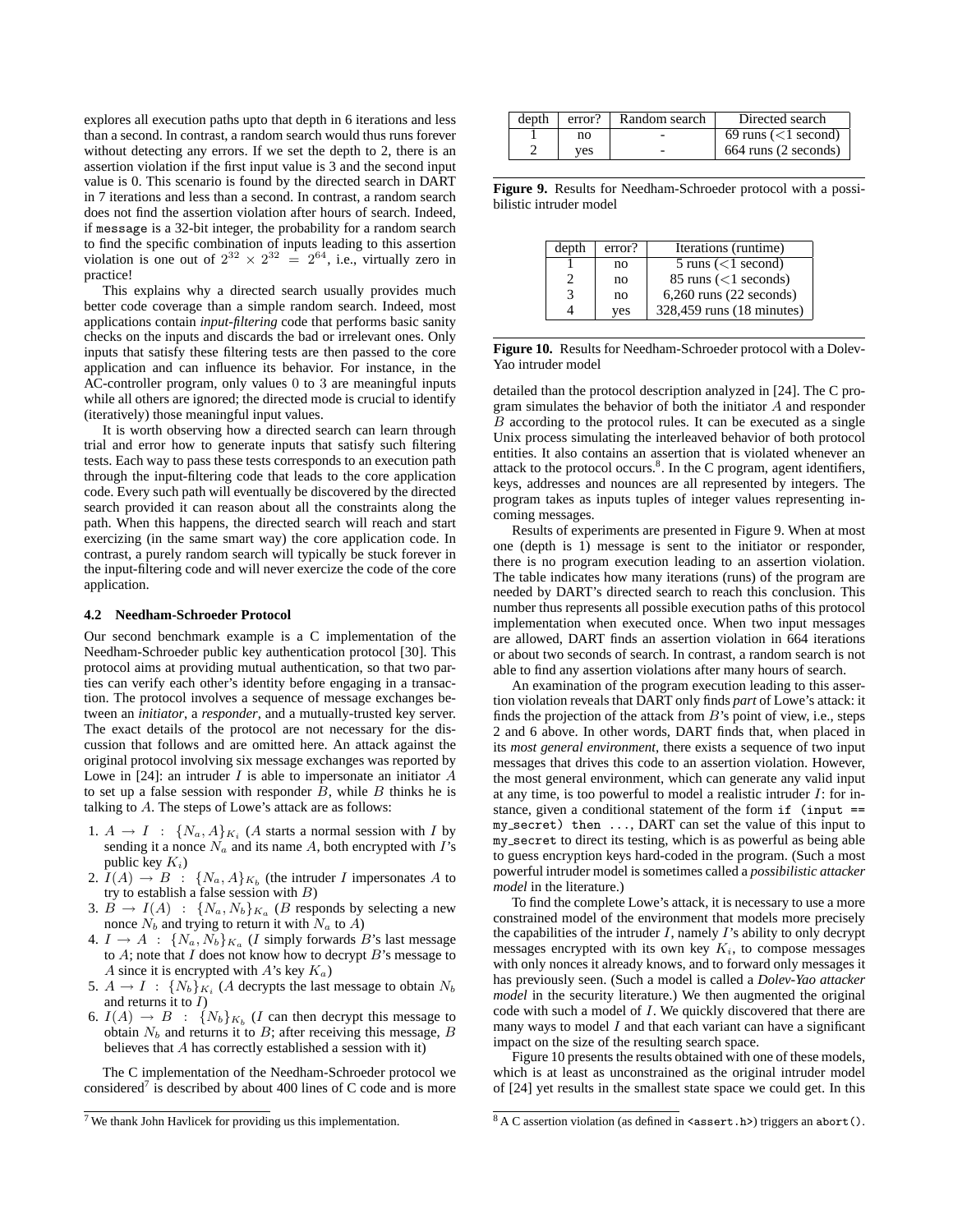version, the intruder model acts as an input filter for entities A and B. As shown in the Figure, the shortest sequence of inputs leading to an assertion violation is of length 4 and DART takes about 18 minutes of search to find it. This time, the corresponding execution trace corresponds to the full Lowe's attack:

- (After no specific input)  $\tilde{A}$  sends its first message as in Step 1 (depth 1).
- B receives an input and sends an output as in Step 3 (depth 2).
- A receives an input and sends an output as in Step 5 (depth 3).
- $\bullet$  B receives an input as in Step 6, which then triggers an assertion violation (depth 4).

Note that, since the initiator  $I$  is modeled as an input filter, Steps 2 and 4 are not represented explicitly by additional messages.

The original code we started with contains a flag which, if turned on, implements Lowe's fix to the Needham-Schroeder protocol [25]. By curiosity, we also tested this version with DART and, to our surprise, DART found again an assertion violation after about 22 minutes of search! After examining the error trace produced by DART, we discovered that the implementation of Lowe's fix was incomplete. We contacted the author of the original code and he confirmed this was a bug he was not aware of. After fixing the code, DART was no longer able to find any assertion violation.

It is interesting to compare these results with the ones reported in [13] where the same C implementation of the Needham-Schroeder protocol was analyzed using state-space exploration techniques. Specifically, [13] studied the exploration of the (very large) state space formed by the product of this C implementation in conjunction with a nondeterministic C model of the intruder. The tool VeriSoft [12] was used to explore the product of these two interacting Unix processes. Several search techniques were experimented with. To summarize the results of [13], *neither a systematic search nor a random search* through that state space were able to detect the attack (within 8 hours of search). But a random search guided using application-independent heuristics (essentially maximizing the number of messages exchanged between the two processes) was able to find the attack after 50 minutes of search on average, on a comparable machine. So far, we have not explored the use of heuristics in the context of DART.

Because the intruder model in the implementations of the Needham-Schroeder protocol considered here and in [13] are different, a direct comparison between our results and the results of [13] is not possible. Yet, DART was able to find Lowe's attack using a systematic search (and to discover a previously-unknown bug in the implementation of Lowe's fix), while the experimental setup of [13] was not. This performance difference can perhaps be explained intuitively as follows. A standard model checking approach as taken in [13] (at a protocol implementation level) and also in [24] (at a more abstract protocol specification level) represents the program's environment (here the intruder) by a nondeterministic process that *blindly* guesses possible sequences of inputs (attacks), and then checks the effect of these on the program by performing state-space exploration. In contrast, a directed search as implemented in DART does not treat the program under test as a black-box. Instead, the directed search attempts to partition iteratively the program's input space into equivalence classes, and generate new inputs in order to exhibit new program responses – inputs that trigger a previously considered program behavior are not generated and re-tested over and over again. In this sense, a directed search can be viewed as a more *white-box* approach than traditional model checking since the observation of how the program reacts to specific inputs is used to generate the next test inputs. Since a directed search exploits more information about the program being tested, it is not surprising that it can (and should) be more effective.

#### **4.3 A Larger Application: oSIP**

In order to evaluate further the effectiveness and scalability of DART, we applied it to test a large application of industrial relevance: oSIP, an open-source implementation of the *Session Initiation Protocol*. SIP is a telephony protocol for call-establishment of multi-media sessions over IP networks (including *Voice-over-IP*). oSIP is a C library available at

#### http://www.gnu.org/software/osip/osip.html.

The oSIP library (version 2.0.9) consists of about 30,000 lines of C code describing about 600 externally visible functions which can be used by higher-level applications. Two typical such applications are SIP clients (such as softphones to make calls over the internet from a PC) and servers (to route internet calls).

Our experimental setup was as follows. Since there is very little documentation on the API provided by the oSIP library other than the code itself, we considered one-by-one each of the about 600 externally visible functions as the toplevel function that DART calls. These function names were automatically extracted from the library using scripts. For each toplevel function, the inputs controlled by DART were the arguments of the function, and the search was limited to a maximum of 1,000 iterations (runs). In other words, if DART did not find any errors after 1,000 runs, the script would then move on to the next toplevel function, and so on. Since the oSIP code does not contain assertions, the search was limited to finding segmentation faults (crashes) and non-termination.<sup>9</sup>

The results obtained with DART were surprising to us: DART found hundreds of ways to crash externally visible oSIP functions. In fact, DART found a way to crash 65% of the oSIP functions within 1,000 attempts for each function. A closer analysis of the results revealed that most of these crashes share the same basic pattern: an oSIP function takes as argument a pointer to a data structure and then de-references later that pointer without checking first whether the pointer is non-NULL. It is worth noticing that some oSIP functions do contain code to test for NULL pointers, but most do not perform such tests consistently (i.e., for all execution paths), and the the documentation does not distinguish the former category of functions from the latter. Also note that a simple visual code inspection would have revealed most of these problems.

Because DART reported so many errors and because of the lack of a specification for the oSIP API, it is hard to evaluate how severe these problems really are. Perhaps the implicit assumption for higher-level applications is that they must always pass non-NULL pointers to the oSIP library, but then it is troubling to see that some of the oSIP functions do check their arguments for NULL pointers. All we can conclude with good certainty is that, from the point of view of a higher-level application developer, there are many ways to misuse the API, and that programming errors in higher-level code (such as mistakenly passing a NULL pointer to some unguarded oSIP function) could result in dramatic failures (crashes).

Overwhelmed by the large number of potential problems reported by DART, we decided to focus on the oSIP functions called in a test driver provided with the oSIP library, and to analyze in detail the results obtained for these functions. In the process, we discovered what appears to be a *significant security vulnerability* in oSIP: we found an externally controllable way to crash the oSIP parser. Specifically, the attack is as follows:

• Build an (ASCII) SIP message containing no NULL (zero) or "|" characters, and of more than 2.5 Megabytes (for a cygwin environment – the size may vary on other platforms).

<sup>&</sup>lt;sup>9</sup> Non-termination is reported by DART after a timer expiration triggered when the program under test does not call any DART instrumentation within a specific time delay.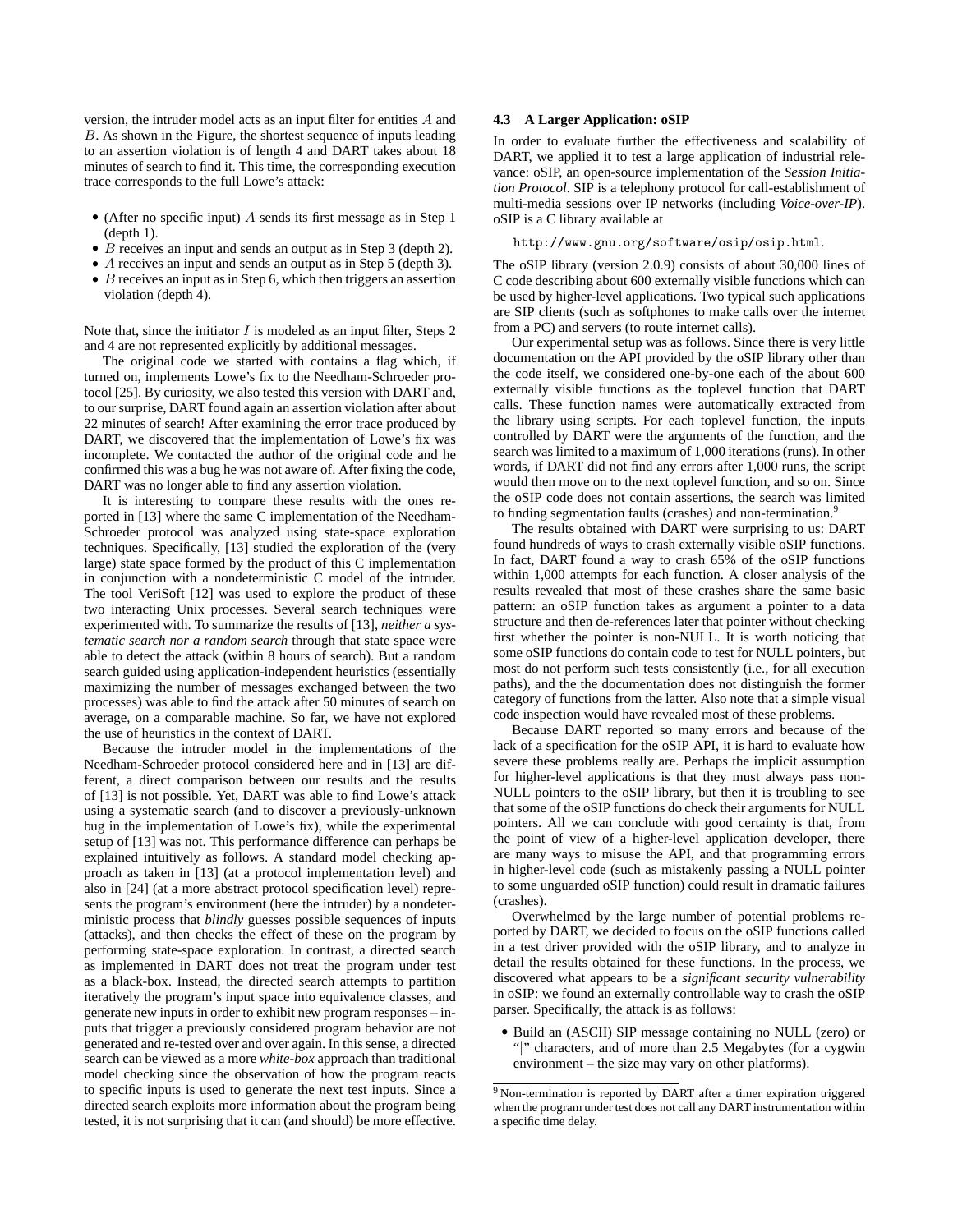- Pass it to oSIP parser using the oSIP function "osip message parse".
- One of the first thing this function does is to copy this packet in stack space using the system call alloca(size). This system call returns a pointer to size bytes of uninitialized local stack space, or NULL if the allocation failed. Since 2.5 Megabytes is larger than the standard stack space available for cygwin processes, an error is reported and NULL is returned.
- The oSIP code does not check success/failure of the call to alloca, and pass the pointer blindly to another oSIP function, which does not check this input argument and then crashes because of the NULL pointer value.

By modifying the test driver that comes with oSIP and generating an input SIP message that satisfies these constraints, we were able to confirm this attack. This is a potentially very serious flaw in oSIP: it could be possible to kill remotely any SIP client or server relying on the oSIP library for parsing SIP messages by simply sending it a message satisfying the simple properties described above! However, we do not know whether existing SIP clients or servers (i.e., higher-level applications) built using oSIP are vulnerable to this attack. Note that, as of version 2.2.0 of the oSIP library (December 2004), this code has been fixed (see comments in the ChangeLog file).

# **5. Other Related Work**

Automatically closing an open reactive program with its most general environment to make it self-executable and to systematically explore all its possible behaviors was already proposed in [8]. However, the approach taken there is to use static analysis and code transformation in order to eliminate the external interface of the open program and to replace with nondeterministic statements all conditional statements whose outcome may depend on an input value. The resulting closed program is a simplified version (abstraction) of the original open program that is guaranteed to simulate all its possible behaviors. In comparison, DART is more precise both because it does not abstract the program under test and because it does not suffer from the inherent imprecision of static analysis. The article [35] explores how to achieve the same goal as [8] by partitioning the program's input domain using static analysis. Because [35] does not rely on abstraction (program simplifications), it can be more precise than [8], but it still suffers from the cost and imprecision of static analysis compared to DART.

There is a rich literature on test-vector generation using symbolic execution (e.g., see [21, 27, 10, 3, 36, 38, 9]). Symbolic execution is limited in practice by the imprecision of static analysis and of theorem provers. As illustrated by the examples in Section 2, DART is able to alleviate some of the limitations of symbolic execution by exploiting dynamic information obtained from a concrete execution matching the symbolic constraints, by using dynamic test generation, and by instrumenting the program to check whether the input values generated next have the expected effect on the program. The ability of DART to handle complex or unknown code segments (including library functions) as black-boxes by simply executing these makes it unique compared to standard symbolicexecution based frameworks, which require some knowledge (minimally regarding termination) about *all* program parts or are inconclusive otherwise. Since most C code usually contains a system or library call every 10 lines or so on average, this distinguishing feature of DART is a significant practical advantage.

The directed search algorithm introduced in Section 2 is closely related to prior work on dynamic test generation (e.g., [23, 15]). The algorithms discussed in these papers generate test inputs to exercise a *specific* program path or branch (to determine if its execution is feasible), starting with some (possibly random) execution path. In contrast, DART attempts to cover *all* executable program paths, in a style similar to systematic testing and model checking (e.g., [12]). It therefore does not use branch/predicate classification techniques as in [23, 15]. Also, prior work on dynamic test generation does not deal with functions calls, unknown code segments (such as library functions), how to check at run-time whether predictions about new test inputs are matched in the next run, and does not discuss completeness. Finally, to the best of our knowledge, dynamic test generation has never been implemented previously for a full-fledged programming language like C nor applied to large examples like the Needham-Schroeder protocol and the oSIP library.

DART is also more loosely related to the following work. QuickCheck [7] is a tool for random testing of Haskell programs which supports a test specification language where the user can assign probabilities to inputs. Korat [5] is a tool that can analyze a Java method's precondition on its input and automatically generate all possible non-isomorphic inputs up to a given (small) size. Continuous testing [34] uses free cycles on a developer's machine to continuously run regression tests in the background, providing feedback about test failures as source code is edited. Random interpretation [14] is an approximate form of abstract interpretation where code fragments are interpreted over a probabilistic abstract domain and their abstract execution sampled via random testing.

## **6. Conclusions**

With DART, we have turned the conventional stance on the role of symbolic evaluation upside-down: symbolic reasoning is an adjunct to real execution. Randomization helps us where automated reasoning is impossible or difficult. For example, when we encounter 'malloc's we use randomization to guess the result of the allocation. Thus symbolic execution degrades gracefully in the sense that randomization takes over, by suggesting concrete values, when automated reasoning fails to suggest how to proceed.

DART's ability to execute and test any program that compiles *without writing any test driver/harness code* is a new powerful paradigm, we believe. Running a program for the first time usually brings interesting feedback (detects bugs), and DART makes this step almost effortless. We wrote "almost" because in practice, the user is still responsible for defining what a suitable selfcontained unit is: it makes little sense to test in isolation functions that are tightly coupled; instead, DART should be applied to program/application interfaces where pretty much any input can be expected and should be dealt with. The user can also restrict the most general environment or test for functional correctness by adding interface code to the program in order to filter inputs (i.e., enforce pre-conditions) and analyze outputs (i.e., test post-conditions). We plan to explore how to effectively present to the user the interface identified by DART and let him/her specify constraints on inputs or outputs in a modular way.

## **Acknowledgments**

We thank Dennis Dams, Cormac Flanagan, Alan Jeffrey, Rupak Majumdar, Darko Marinov, Kedar Namjoshi and Vic Zandy for helpful comments on this work. We are grateful to the anonymous reviewers for their comments on a preliminary version of this paper. This work was funded in part by NSF CCR-0341658. The work of Koushik Sen was done mostly while visiting Bell Laboratories, and we thank his advisor, Gul Agha, for the additional time and resources needed to complete this work.